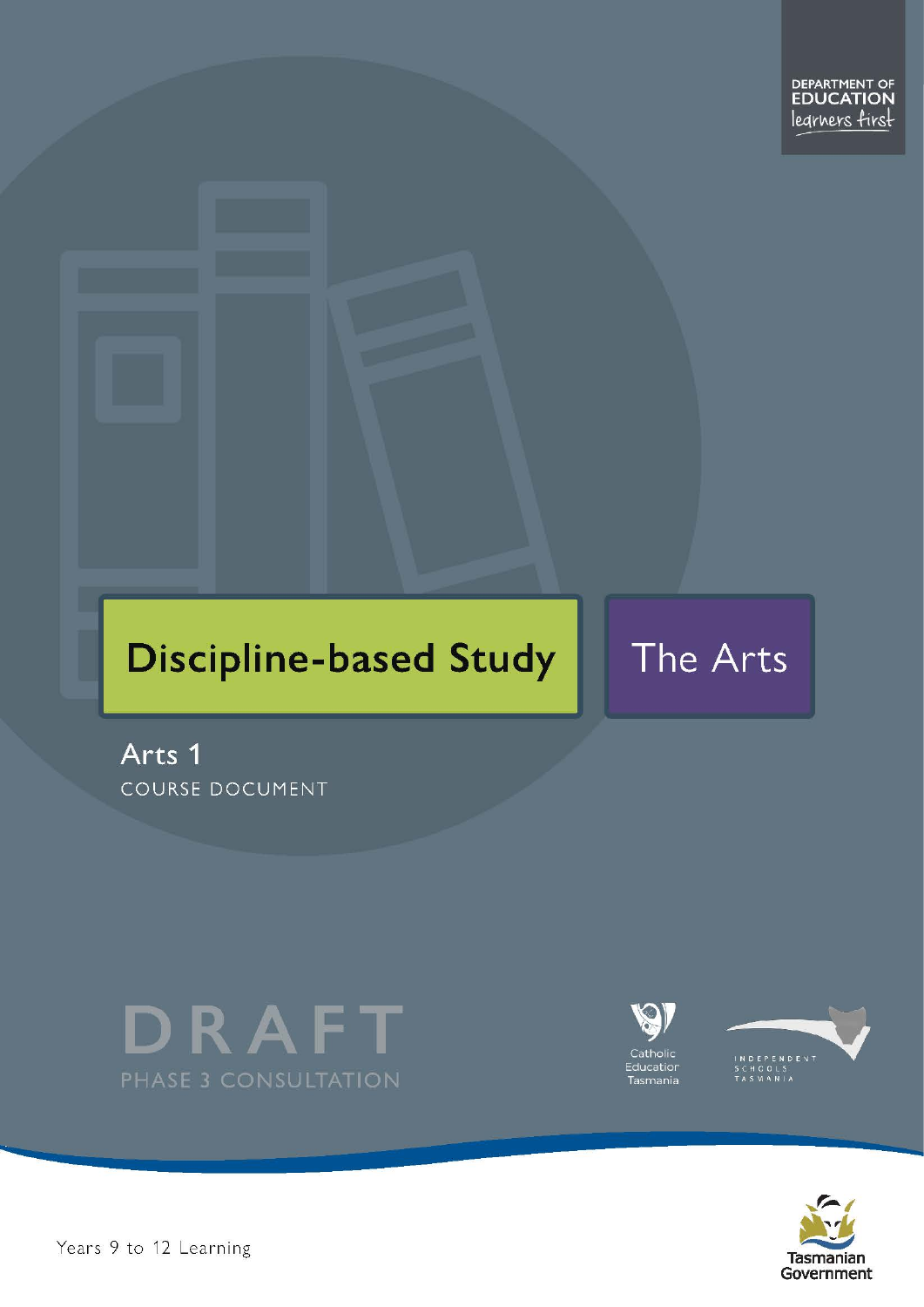# Table of Contents

Phase 3 Consultation Draft Published: March 2021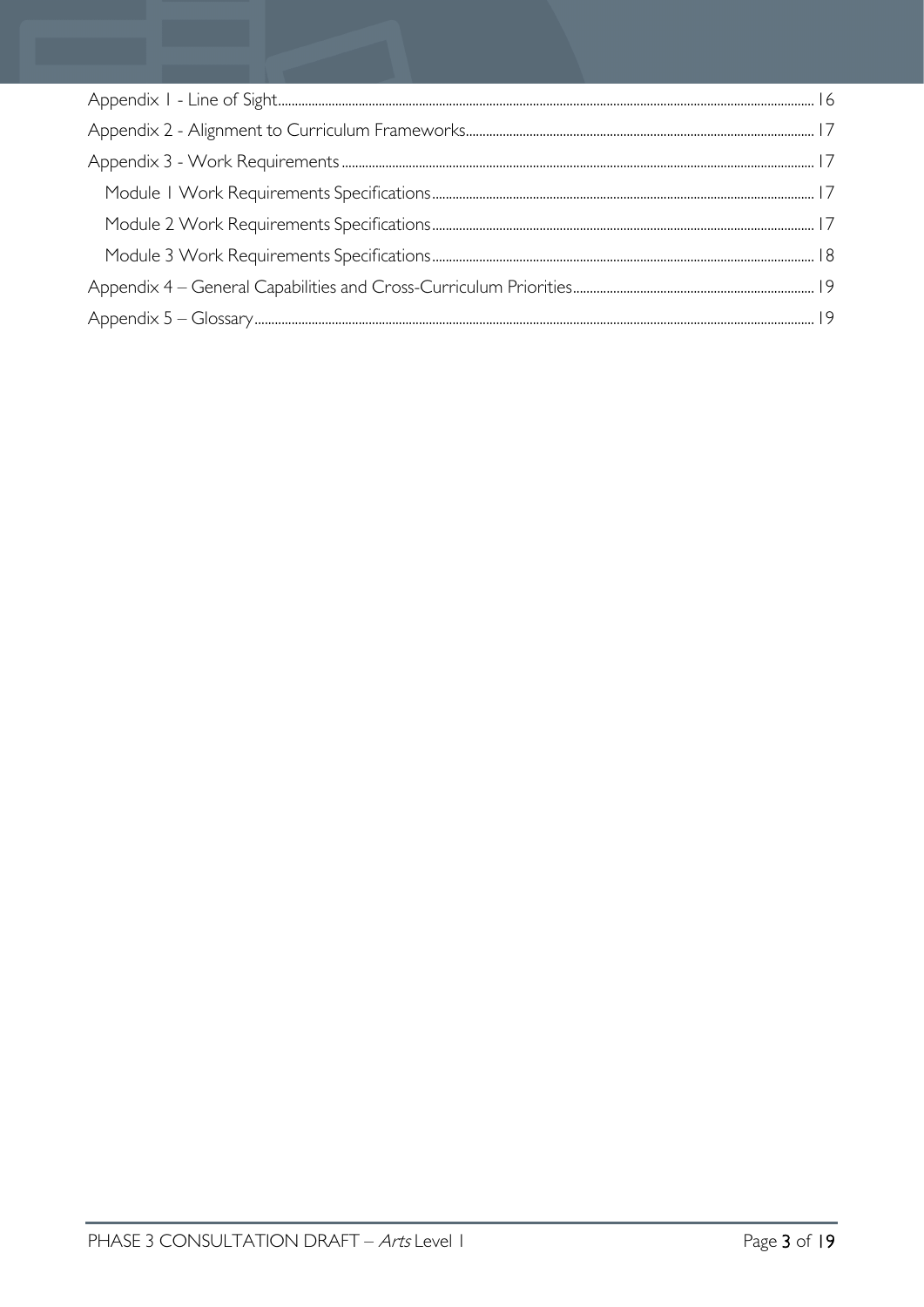# <span id="page-3-0"></span>Arts, 150 hours – Level 1

This course is the Arts Level 1 component of the Arts program.

## <span id="page-3-1"></span>Aims

The purpose of Years 9 to 12 [Education](https://publicdocumentcentre.education.tas.gov.au/library/Shared%20Documents/Years-9-to-12-Education-Framework.pdf) is to enable all students to achieve their potential through Years 9 to 12 and beyond in further study, training or employment.

Years 9 to 12 Education enables: Personal Empowerment, Cultural Transmission, Preparation for Citizenship and Preparation for Work.

This course supports the principles of Access, Agency, Excellence, Balance, Support and Achievement as part of a range of programs that enables students to access a diverse and highly flexible range of learning opportunities suited to their level of readiness, interests and aspirations.

Courses aligned to the Years 9 to 12 Curriculum [Framework](https://publicdocumentcentre.education.tas.gov.au/library/Shared%20Documents/Education%209-12%20Frameworks%20A3%20WEB%20POSTER.pdf) belong to one of the five focus areas of Discipline-based Study, Transdisciplinary Projects, Professional Studies, Work-based Learning and Personal Futures.

Arts Level 1 is a Discipline-based course.

# <span id="page-3-2"></span>Focus Area – Discipline-based Study

Discipline-based Study includes content, core concepts and big ideas; enabling deep knowledge and understanding of the content and the application of what is learned. Students consider accepted key disciplinary knowledge, apply distinctive ways of thinking and become increasingly independent learners. They use methodologies specific to the discipline to explore and strengthen their understanding of key concepts and develop deep knowledge, skills and understanding.

Discipline-based Study courses have three key features that guide teaching and learning:

- specialist knowledge
- theories and concepts and
- methodology and terminology.



In this course learners will do this by:

acquiring specialist disciplinary knowledge through the big ideas that underpin the arts including the notion that they are both the creators of, and responders to, a range of artworks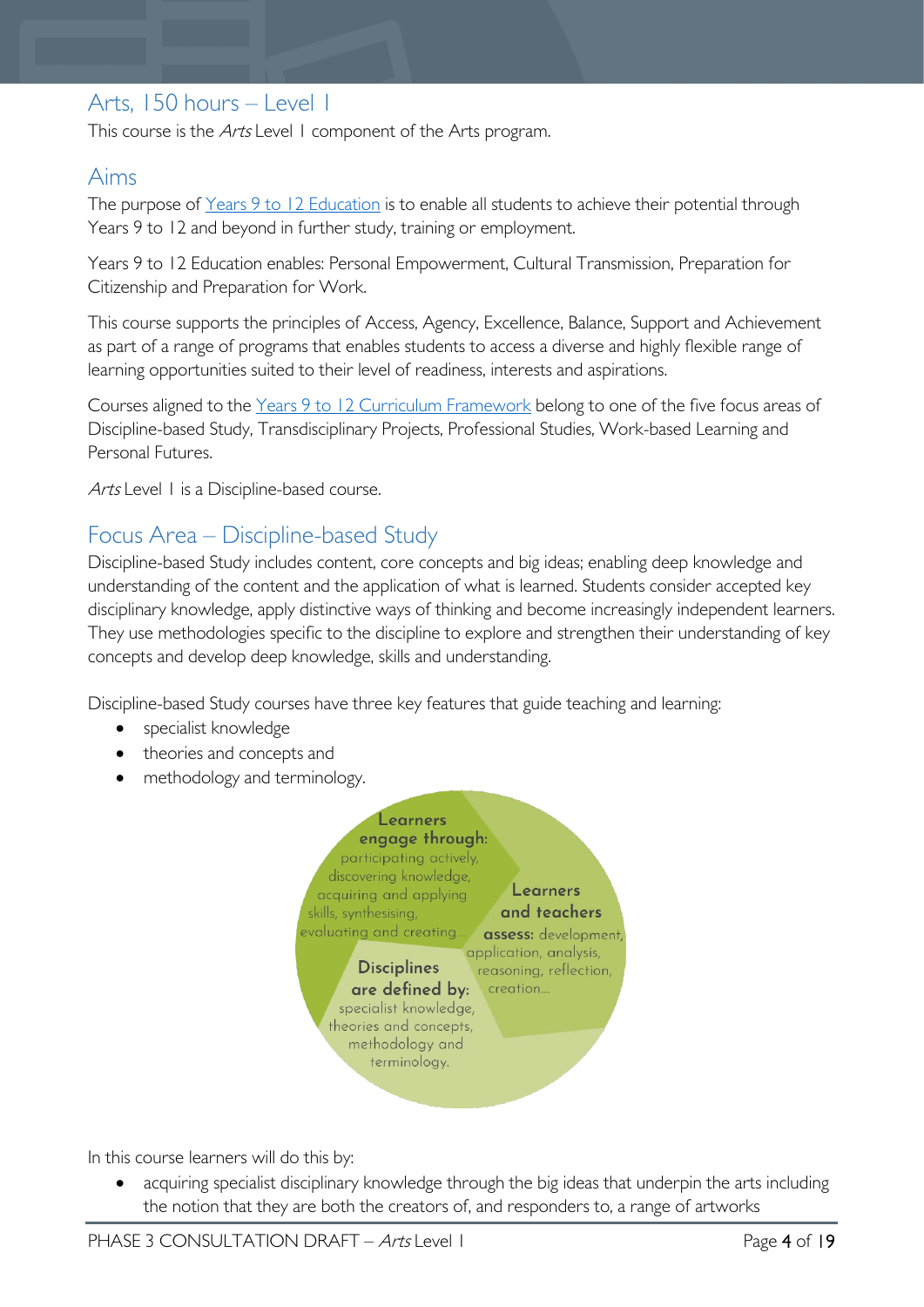- using arts-based theories and concepts including the concept that art is a form of communication with the self and others
- arts-based methodologies and arts specific language and terminology including experimentation, improvisation, and intention.

# <span id="page-4-0"></span>Rationale

Art is a fundamental human activity and people have made and responded to art since the beginning of civilisation. Art is created to understand or reflect upon the world, to communicate meaning, and express how it feels to be human. Creating art can make people feel better about themselves and enhance their self-esteem. The arts can be powerful motivators for personal and social change and can promote empathy and emotional resilience. All arts disciplines rely on collaboration to different extents and all foster communication and meaning-making skills.

Arts Level I is the study of an arts discipline to consolidate, develop and master arts techniques and arts skills. Arts Level / allows learners to engage with the arts and develop confidence and creativity through their ability to manipulate elements, media, and technologies. Learners will have the opportunity to create original, personalised artworks to convey ideas, emotions, or issues. They can choose from the disciplines of Dance, Drama, Media Arts, Music or Visual Arts or Interdisciplinary Arts. Learners will develop a growing appreciation of artworks made by others including those from a diversity of time periods, cultures, and places.

As learners develop technical proficiency, they will be given opportunities to make, present, perform, reflect, or respond to their own and others' art works in a guided artistic process. Arts Level I will expand access and opportunities for learners by broadening opportunity, building learner agency, and explicitly addressing the General Capabilities.

# <span id="page-4-1"></span>Integration of General Capabilities and Cross-Curriculum Priorities

The general capabilities addressed specifically in this course are:

- Critical and creative thinking  $\epsilon$
- Personal and social capability  $\ddot{\bullet}$

The cross-curriculum priorities are enabled through this course are:

- Aboriginal and Torres Strait Islander Histories and Cultures  $\mathcal$
- Asia and Australia's Engagement with Asia **AA**
- Sustainability  $\triangleleft$

## <span id="page-4-2"></span>Course Description

Arts Level I is designed to teach learners basic skills and technologies, and use fundamental principles of an art discipline and artistic conventions to create art. Students learn how to describe their art and what they are intending to convey through their art. They identify some of the similarities and differences between their own work and the work of others. Arts Level I is an introductory course to Level 2 in Dance, Drama, Media Arts, Music or Visual Arts or a mix of these disciplines. Learners will have the opportunity to develop confidence and creativity and communicate their unique perspectives on the world as they create and respond to a range of artworks.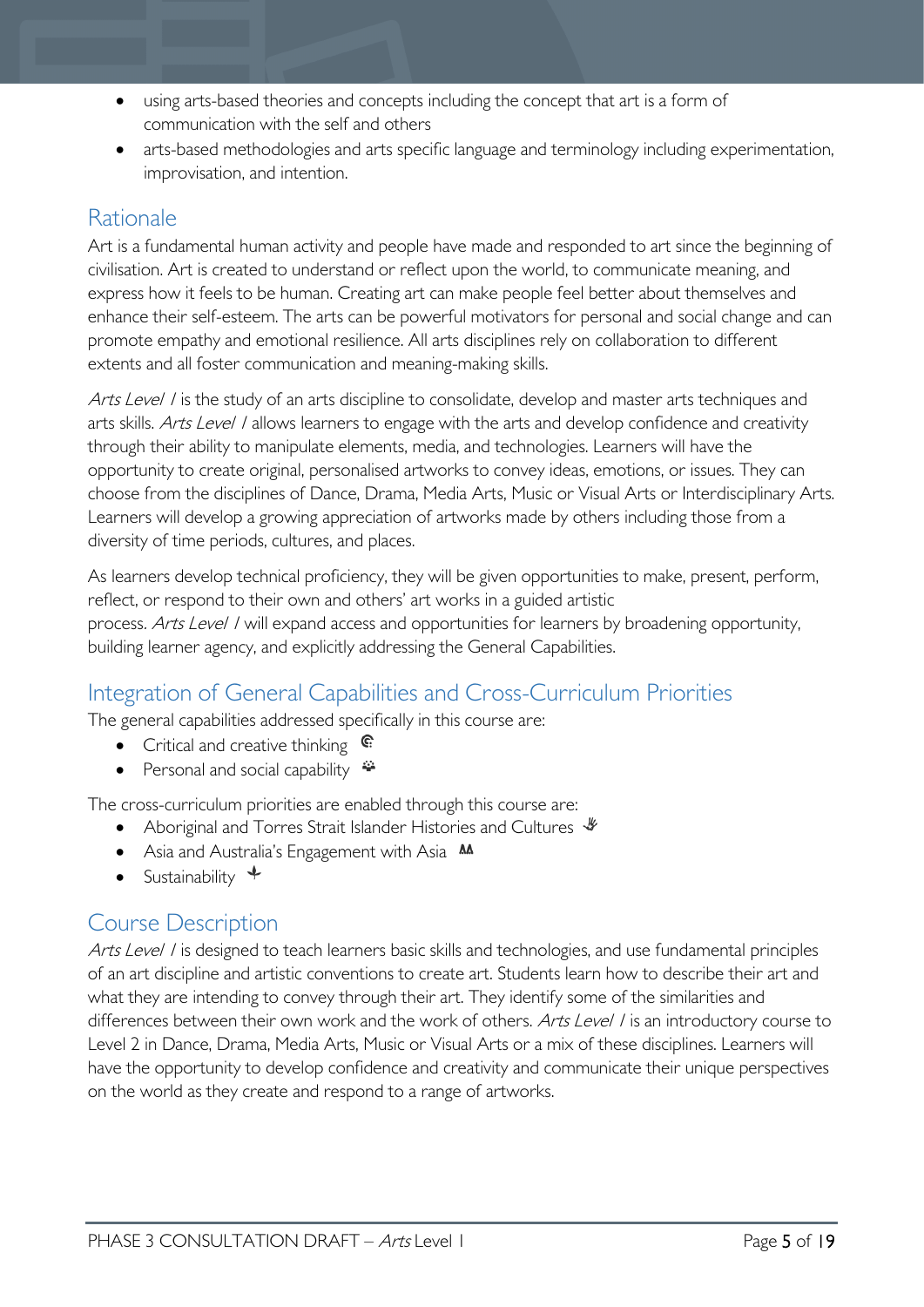# <span id="page-5-0"></span>Pathways

Pathways into the Arts Level 1 course enables learning continuity from Preliminary Arts, or for students who may have completed the Years 7-8 band of the Australian Curriculum: The Arts or for students who have some or minimal prior arts experience.

Pathways out of Art Level 1 include opportunities for learners to undertake courses in The Arts at Level 2.

# <span id="page-5-1"></span>Course Requirements

Learners may have some prior arts knowledge or experience, but it is not mandatory for Arts Level 1.

Resource requirements for:

- Dance and Drama clear space will be needed to allow movement
- Media Arts computers and smart phones will be needed to make media art works, and a range of apps and technologies can enhance the learning
- Music musical instruments/voices
- Visual Arts a range of arts materials

# <span id="page-5-2"></span>Course Structure, Delivery and Progression

#### <span id="page-5-3"></span>Structure

This course consists of three 50-hour modules.

Modules available Core Module 1: Principles and Elements Core Module 2: Imagination and Expression Core Module 3: Connections and Context



#### <span id="page-5-4"></span>**Delivery**

The three modules should be delivered in order 1, 2, 3.

#### <span id="page-5-5"></span>Developmental Progression

Module 1 introduces the learner to key ideas, concepts, skills, knowledge and understanding. Module 2 enables the learner to build upon these key ideas, concepts, skills, knowledge and understanding. Module 3 enables the learner to further build on these key ideas, concepts, skills, knowledge and understanding.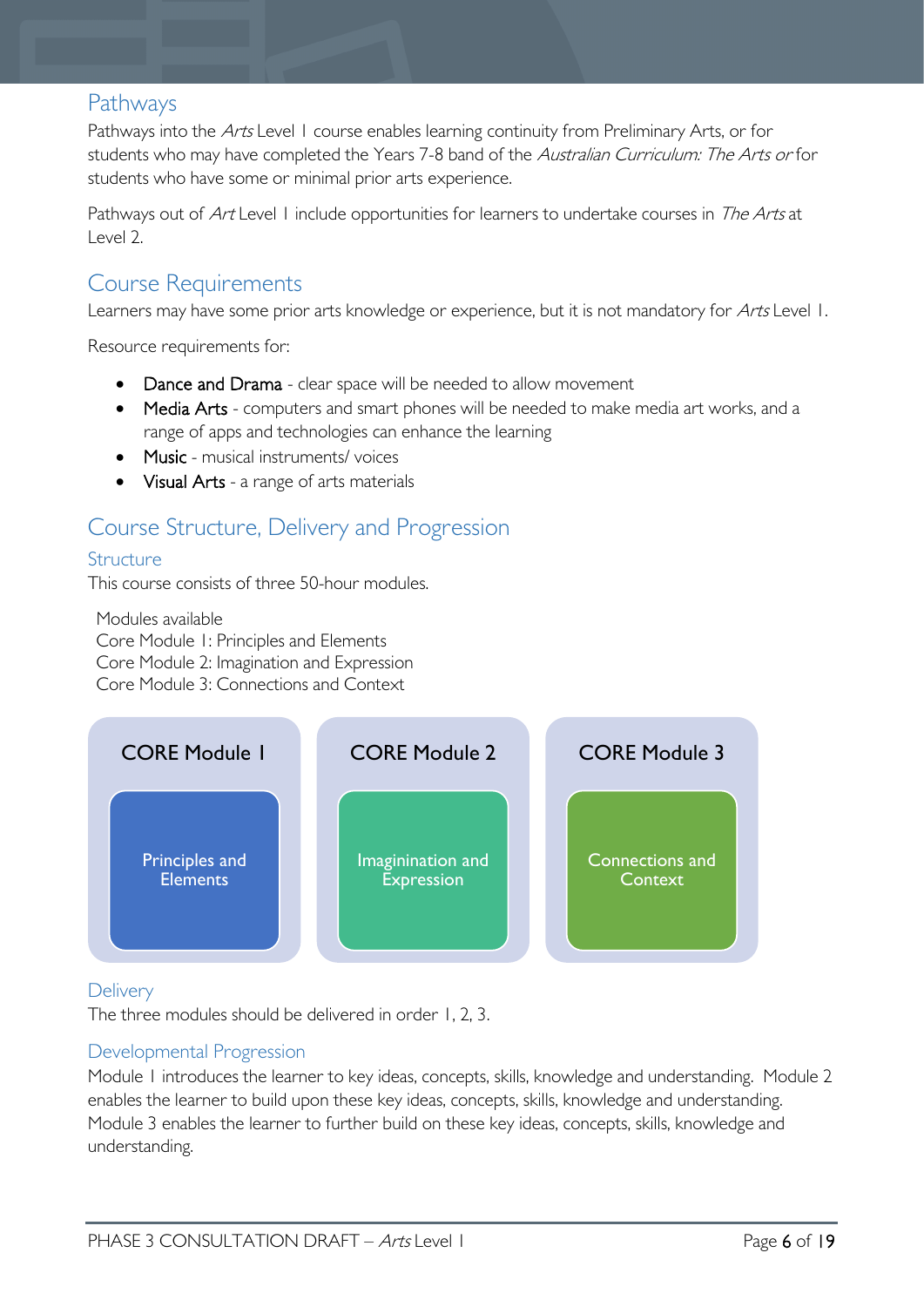The progression of learning is evidenced through assessment opportunities which provide feedback to promote further learning. A culminating performance of understanding is reflected in the final work requirements.

# <span id="page-6-0"></span>Module 1 - Principles and Elements

Module 1 introduces learners to a range of fundamental artistic principles, elements and processes.

#### <span id="page-6-1"></span>Module 1 Learning Outcomes

On successful completion of this module, learners will be able to:

- 1. Use fundamental elements and artistic principles to develop and create their own artworks and respond to the work of others
- 2. Create artworks to express an intention
- 3. Engage with a familiar audience by presenting and/or displaying and/or performing artworks
- 4. Express their unique perspective by communicating ideas and/or emotions through their own artworks

#### <span id="page-6-2"></span>Module 1 Content

Learners are introduced to a range of fundamental processes, elements and artistic principles and develop a basic understanding of an arts discipline: Dance, Drama, Media Arts Music or Visual Arts or an Interdisciplinary Arts approach.

Key Knowledge:

- The student is both the artist and the audience
- Art is created using iterative phases of inspiration, development, creation, communication and reflection
	- o Inspiration phase may include a stimulus, activities, exposure to artworks, guided visualisations and impulse work
	- o Development phase may include processes such as improvisation, experimentation, trial and error, drafting, modelling, practising or asking for feedback
	- o Creation phase may include rehearsing, refining, selecting, polishing or realising
	- o Communication phase may include sharing with a teacher and peers, performing to an audience, displaying work, or presenting a film
	- o Reflection phase may include independent note taking, verbalising a response, responding to feedback and goal setting.

Learners are guided to create individual and small group art experimentations following instructions and guidelines. Experimentation is used to develop artistic expression and build confidence in practical realisation.

Learners are introduced to basic elements and principles of the arts discipline and experiment with them to begin making artworks. Learners are introduced to the discipline-specific language and terminology of the chosen arts discipline.

Depending on the discipline chosen, learners participate in activities that allow them to gain experiences which increase their understanding of:

- Arts Principles (All disciplines)
- Mediums (Visual Arts)
- Tools (Media Arts and Visual Arts)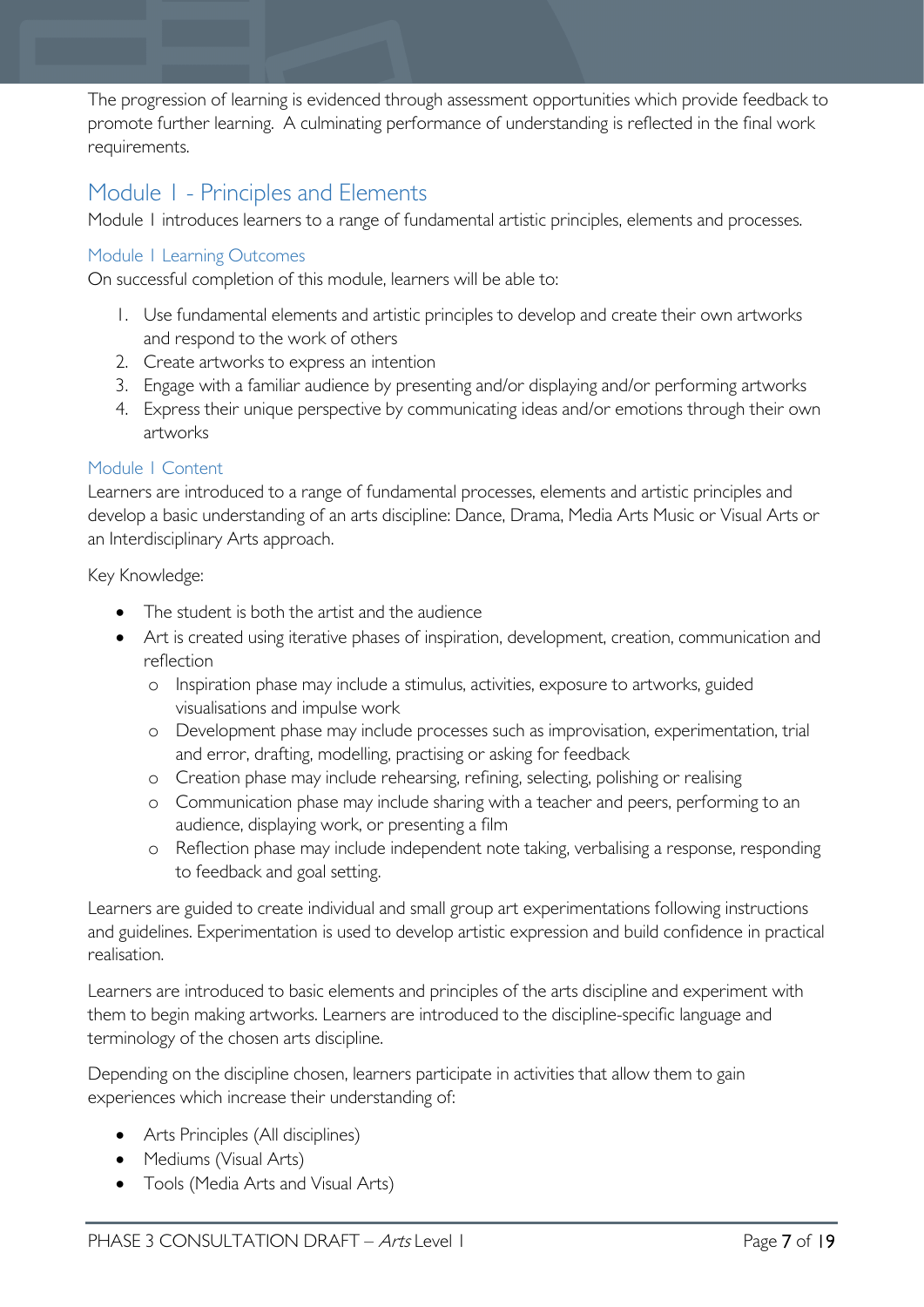- Elements and Performance (Dance, Drama, Music)
- Processes (All disciplines)

#### Key Skills:

#### Art Creating:

- experimentation and risk taking
- gathering and collating ideas
- using elements and basic devices of dance (Dance)
- improvising and ensemble activities (Drama)
- introduction to point of view (Media Arts)
- introduction to instrument (Music)
- basic principles and elements of design (Visual Arts)
- introduction to a mix of arts disciplines for example Musical Theatre (Interdisciplinary Arts)

#### Art Investigations:

- reflecting on own artwork
- responding to artwork
- personal response to artworks
- identifying ideas; what artworks may be about.

#### <span id="page-7-0"></span>Module 1 Work Requirements

The work requirements of a course are processes, products or performances that provide a significant demonstration of achievement that is measurable against the course's standards. Work requirements need not be the sole form of assessment for a module.

This module includes 1 Diary Resource work requirement.

See Appendix 3 for summary of Work Requirement specifications for this course.

#### <span id="page-7-1"></span>Module 1 Assessment

This module will assess criteria 1, 2, 3, 4.

## <span id="page-7-2"></span>Module 2 - Imagination and Expression

Module 2 allows learners to engage with a range of artworks that informs their own art creation and inspires new approaches.

#### <span id="page-7-3"></span>Module 2 Learning Outcomes

On successful completion of this module, learners will be able to:

- 1. Use fundamental elements and artistic principles to develop and create their own artworks and respond to the work of others
- 2. Create artworks to express an intention
- 3. Engage with a familiar audience by presenting and/or displaying and/or performing artworks
- 5. Develop social and emotional capabilities through their art making.

#### <span id="page-7-4"></span>Module 2 Content

Learners are encouraged to explore their own and others' artmaking. They identify and respond to inspiration from a variety of sources and use their imagination to create responses in a variety of ways.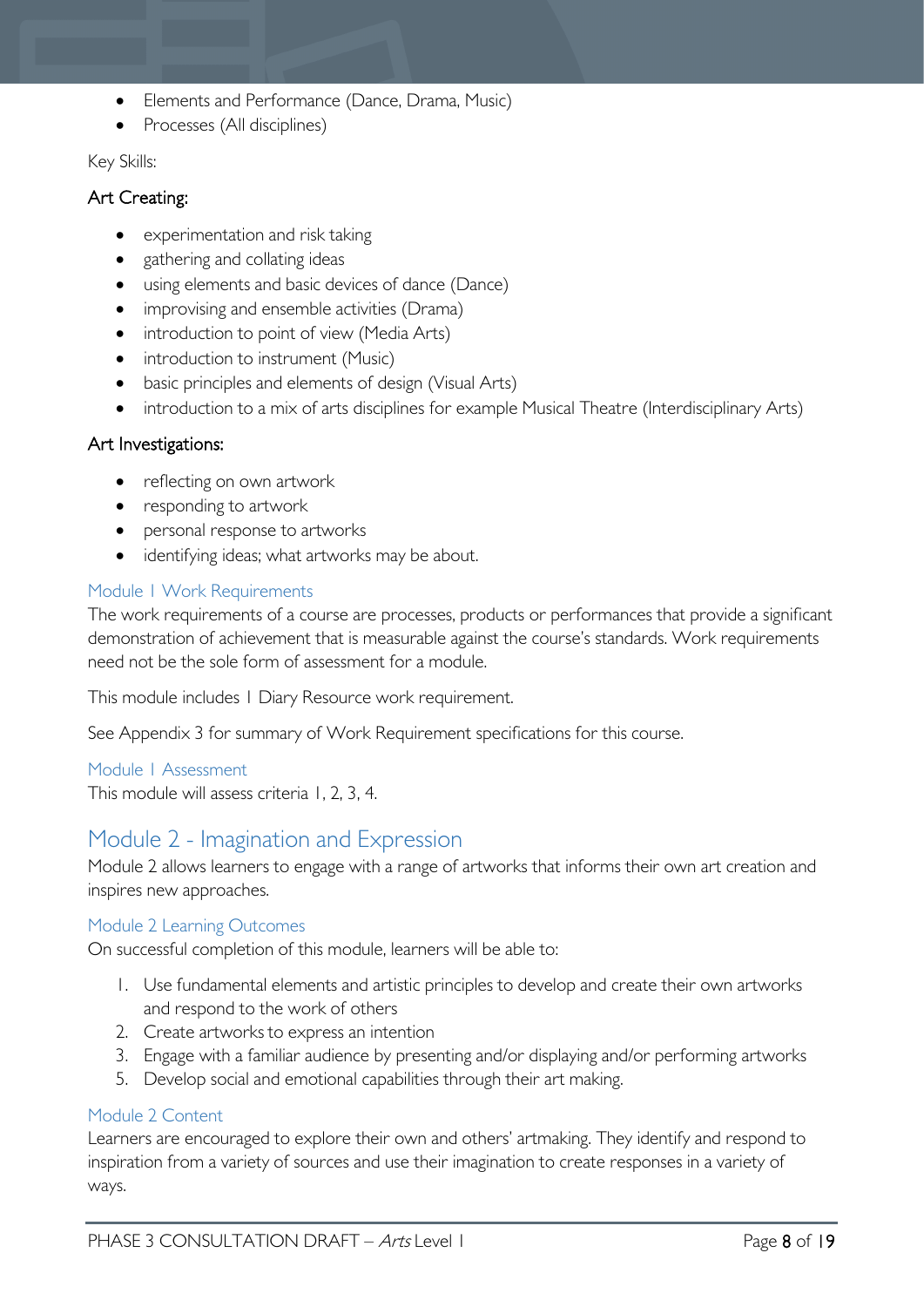Key Knowledge:

- Art can contain cultural knowledge and express cultural ideas.
- Over time art can present an accumulation of the experiences of others that are presented in organised forms.
- Art forms include traditional (culturally agreed, folk or stylistic forms) and non-traditional (a style that breaks away from the conventionally accepted forms).

Learners are introduced to traditional and non-traditional approaches to artmaking; these are introduced to allow learners to create artworks that reflect personal meaning and ideas, using a variety of techniques and technologies.

Exposure to a variety of themes (subjects or topics) and briefs (structured processes of a task) allow learners to explore responses and guided approaches to create artworks with confidence and competence.

Learners gain confidence in creating finished works of art through appropriation and structured collaboration.

Key Skills:

#### Art Creating:

- expressing themes and ideas in a variety of ways/mediums
- exploring traditional and non-traditional dances (Dance)
- exploring traditional and non-traditional texts and stories (Drama)
- exploring traditional and non-traditional materials and techniques (Media and Visual Arts)
- exploring traditional and non-traditional music and songs (Music)
- adopting ideas of others
- trialling new techniques to express ideas

#### Art Investigations:

- considering a variety of approaches to creating artworks
- exposure to a variety of ways to express ideas
- discussing inspiration of own and others works
- reflect on new learning and understanding

#### <span id="page-8-0"></span>Module 2 Work Requirements

The work requirements of a course are processes, products or performances that provide a significant demonstration of achievement that is measurable against the course's standards. Work requirements need not be the sole form of assessment for a module.

This module includes the following work requirements:

- One (1) x Diary Resource File
- Two  $(2)$  X completed artworks
- One (1) X short response.

See Appendix 3 for summary of Work Requirement specifications for this course.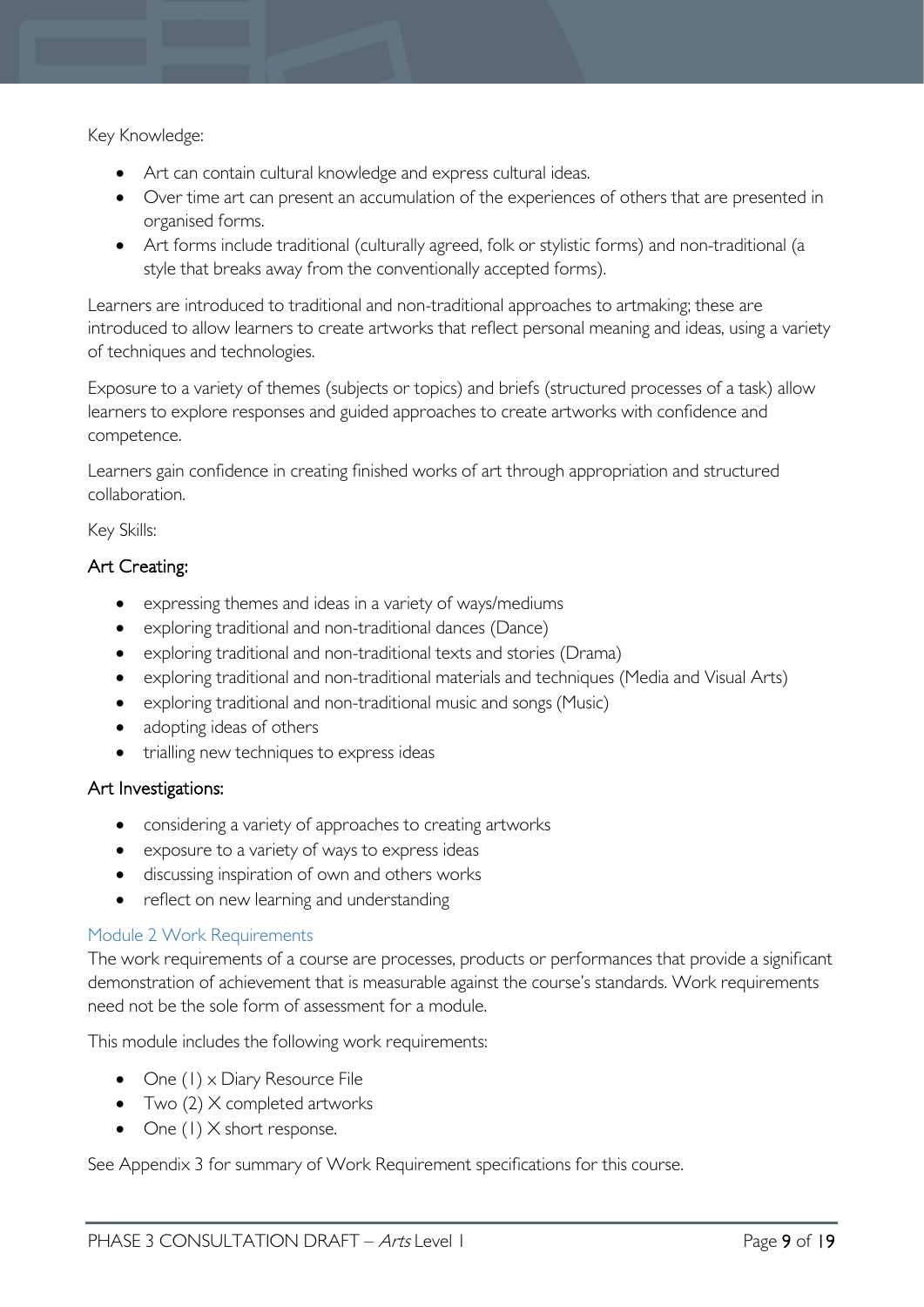#### <span id="page-9-0"></span>Module 2 Assessment

This module will assess criteria 1, 2, 3, 5.

## <span id="page-9-1"></span>Module 3 - Connections and Context

Module 3 is the culminating module of the course and learners are encouraged to resolve their art works and respond to their own work and the work of others.

#### <span id="page-9-2"></span>Module 3 Learning Outcomes

On successful completion of this module, learners will be able to:

- 1. Use fundamental elements and artistic principles to develop and create their own artworks and respond to the work of others
- 2. Create artworks to express an intention
- 3. Engage with a familiar audience by presenting and/or displaying and/or performing artworks
- 6. Categorise their own artwork and the work of others.

#### <span id="page-9-3"></span>Module 3 Content

Learners are encouraged to express personal ideas and feelings in art. They are introduced to a range of artworks and gain experience in artmaking to convey meaning.

#### Key Knowledge:

Artists convey ideas, emotions and issues through artworks and purposefully communicate with themselves and to others. Creating art is an iterative process and requires determination to lead to resolution.

Learners are encouraged to react to artworks and identify a variety of forms and styles. They view and experience a variety of works by artists from varying cultural backgrounds which should include the work of Aboriginal and Torres Strait Island artists and/or those of the Asia/Pacific region. Learners are introduced to techniques and processes to resolve and display their work. Sharing and presenting finished works encourages learners to respect their own and others work.

Learners are supported to connect their growing understandings of the artistic process to refine and develop their artwork. They shape and define ideas based on their own knowledge and through exposure to the works of others. Learners connect in a variety of ways: with other learners, artists, ideas, and approaches. They use these connections to expand and deepen their own artmaking.

Processes for refinement and presentation are further developed and learners respond to their own and others work when displayed, presented, or performed.

Key Skills:

#### Art Creating:

- selecting and using materials or elements for a purpose
- presenting, displaying, or performing artworks which may include:
	- o selecting
	- o rehearsing
	- o arranging
	- o polishing
	- o resizing
	- o mounting
- demonstrating techniques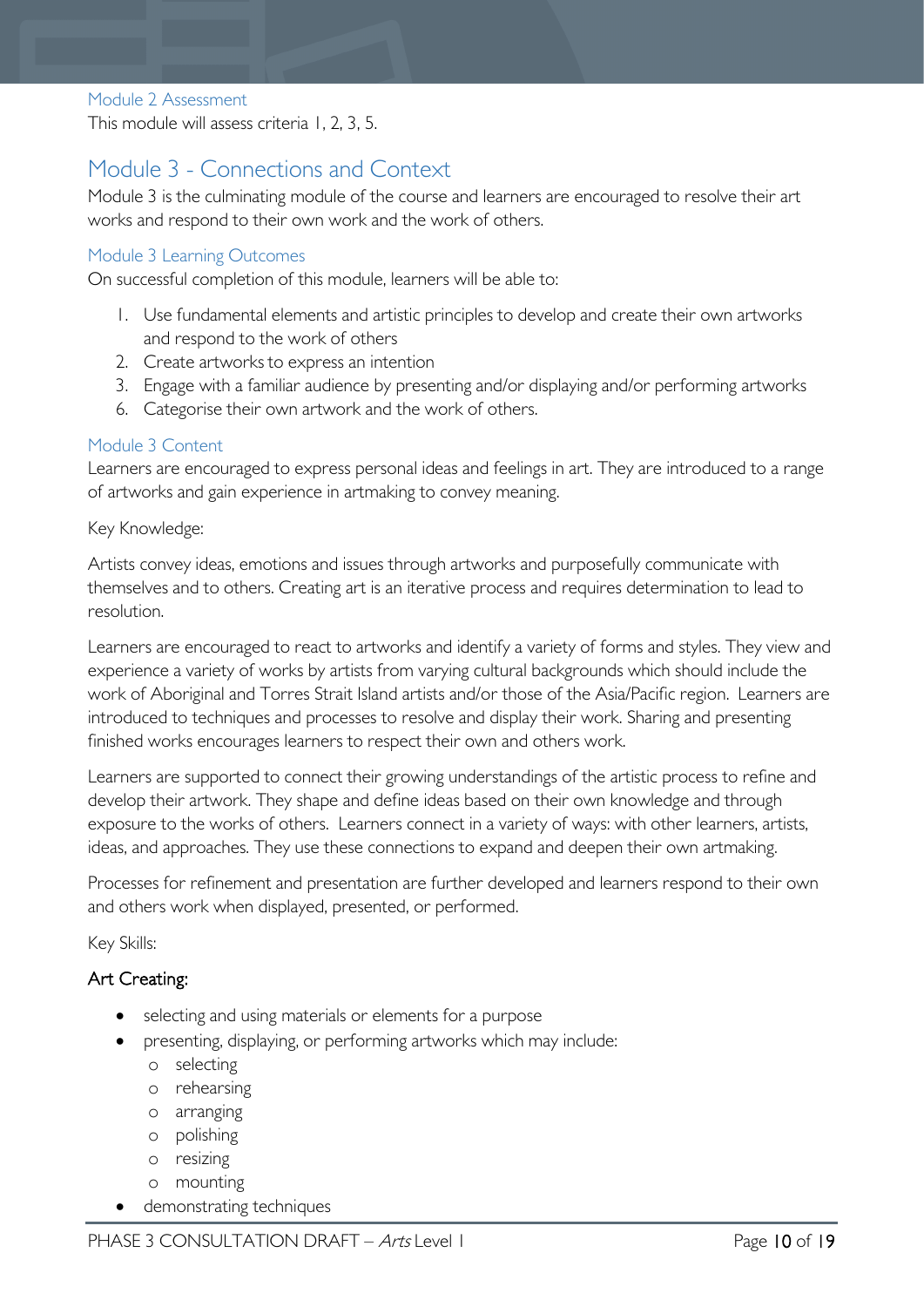- exploring connections between research and practical application.
- resolving work including completing, refining, editing, or reworking.

#### Art Investigations:

- reflecting on and making judgements about artworks
- responding to artworks using basic disciplinary language
- identifying meaning and purpose of artworks
- exposure to artists when producing artworks.

#### Module 3 Work Requirements

The work requirements of a course are processes, products or performances that provide a significant demonstration of achievement that is measurable against the course's standards. Work requirements need not be the sole form of assessment for a module.

This module includes the following work requirements:

One (1) x Diary Resource File

Two (2) X completed artworks

One (1) X short response.

See Appendix 3 for summary of Work Requirement specifications for this course.

<span id="page-10-0"></span>Module 3 Assessment

This module will assess criteria 1, 2, 3, 6.

#### <span id="page-10-1"></span>Assessment

Criterion-based assessment is a form of outcomes assessment that identifies the extent of learner achievement at an appropriate end-point of study. Although assessment – as part of the learning program – is continuous, much of it is formative, and is done to help learners identify what they need to do to attain the maximum benefit from their study of the course. Therefore, assessment for summative reporting to TASC will focus on what both teacher and learner understand to reflect endpoint achievement.

The standard of achievement each learner attains on each criterion is recorded as a rating 'A', 'B', or 'C', according to the outcomes specified in the standards section of the course.

A 't' notation must be used where a learner demonstrates any achievement against a criterion less than the standard specified for the 'C' rating.

A 'z' notation is to be used where a learner provides no evidence of achievement at all.

Internal assessment of all criteria will be made by the provider. Providers will report the learner's rating for each criterion to TASC.

<span id="page-10-2"></span>

|  | € | я |
|--|---|---|
|  |   |   |

|                      | Module  | Module 2 | Module 3 | <b>Notes</b>                                                          |
|----------------------|---------|----------|----------|-----------------------------------------------------------------------|
| Criteria<br>Assessed | 1,2,3,4 | ,2,3,5   | ,2,3,6   | Three common in all modules<br>and one focus criterion per<br>module. |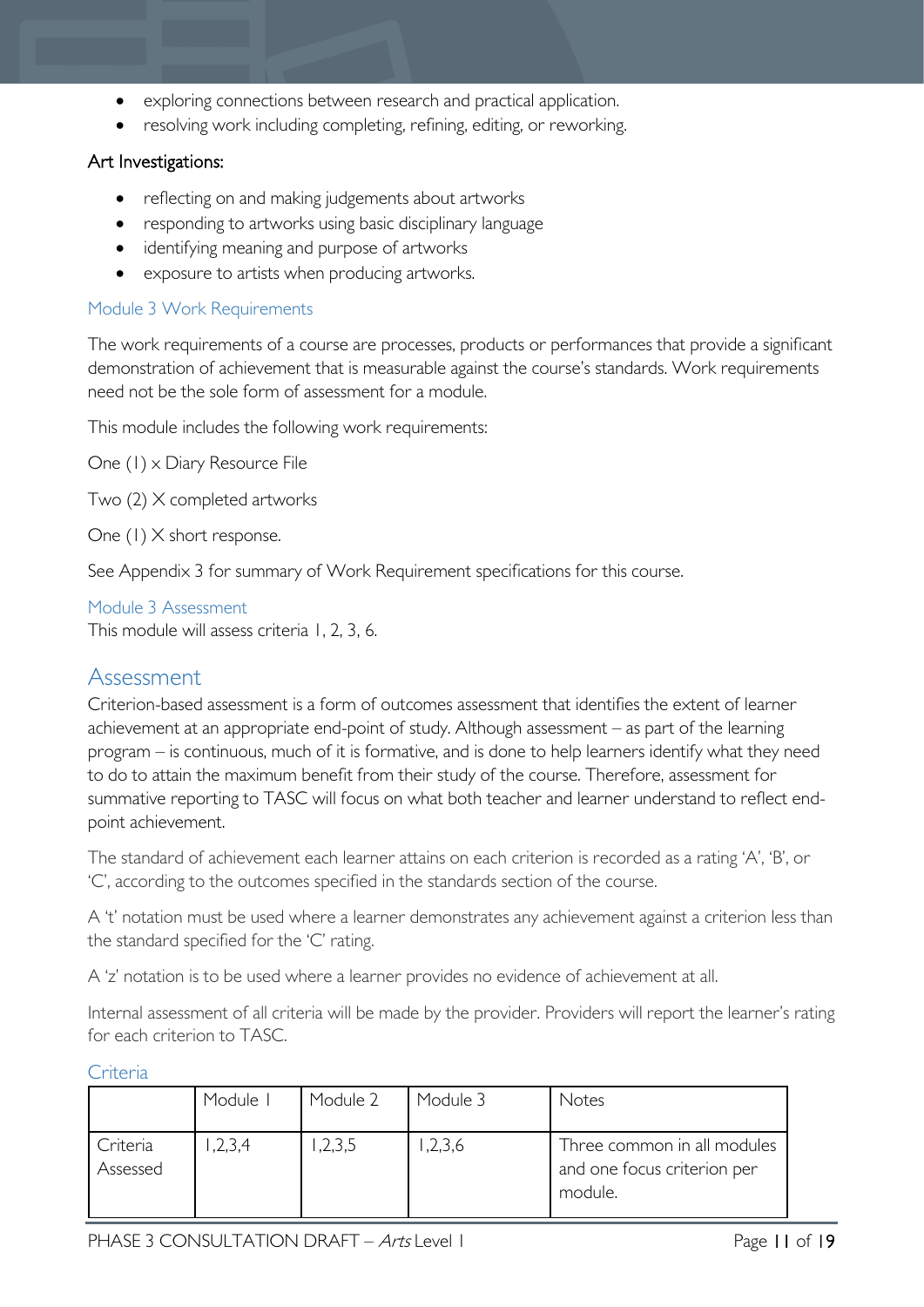The assessment for Arts Level 1 will be based on the degree to which the learner can:

- 1. Recognise and apply fundamental elements and artistic principles to own artworks and the work of others
- 2. Create artworks
- 3. Present and/or display and/or perform artworks
- 4. Communicate ideas and/or emotions through their own artworks
- 5. Recognise and reflect on their learning
- 6. Identify some similarities and differences between their own artwork and the work of others.

#### <span id="page-11-0"></span>**Standards**

Criterion 1: Recognise and apply fundamental elements and artistic principles to own artworks and the work of others.

| Rating C                                                                                                                                                                        | Rating B                                                                                                                                                       | Rating A                                                                                                                                                                    |
|---------------------------------------------------------------------------------------------------------------------------------------------------------------------------------|----------------------------------------------------------------------------------------------------------------------------------------------------------------|-----------------------------------------------------------------------------------------------------------------------------------------------------------------------------|
| recognises and identifies -<br>from a given, limited range -<br>some artistic principles and<br>the relationship of these<br>artistic principles to the<br>creation of artworks | recognises and identifies a<br>range of fundamental artistic<br>principles and the relationship<br>of these artistic principles to<br>the creation of artworks | recognises, identifies and<br>explains a range of<br>fundamental artistic principles<br>and the relationship of these<br>artistic principles to the<br>creation of artworks |
| recognises and identifies -<br>from a given range $-$ some<br>artistic conventions and tools<br>used by artists                                                                 | recognises and identifies a<br>range of fundamental artistic<br>conventions and tools used<br>by artists                                                       | recognises, identifies and<br>explains a range of<br>fundamental artistic<br>conventions and tools used<br>by artists                                                       |
| applies recommended<br>elements and principles of an<br>art discipline to solve simple<br>artistic problems in the<br>creation of their own<br>artworks.                        | applies recommended<br>elements and principles of an<br>art discipline to solve artistic<br>problems in the creation of<br>their own artworks.                 | applies elements and<br>principles of an art discipline<br>to solve artistic problems in<br>the creation of their own<br>artworks.                                          |

#### Criterion 2: Creates artworks.

| Rating C                       | Rating B                     | Rating A                      |
|--------------------------------|------------------------------|-------------------------------|
| plans, organises, and          | plans, organises, and        | plans, organises, and         |
| completes a limited range of   | completes a range of simple  | completes a range of          |
| simple activities and          | activities and tasks and     | activities and tasks and      |
| tasks and maintains task-focus | maintains task-focus most of | maintains task-               |
| for agreed periods of time     | the time                     | focus consistently            |
| develops a limited range of    | develops a range of support  | develops a range of relevant  |
| support material               | material                     | support material              |
| creates artworks.              | creates some resolved        | consistently creates resolved |
|                                | artworks.                    | artworks.                     |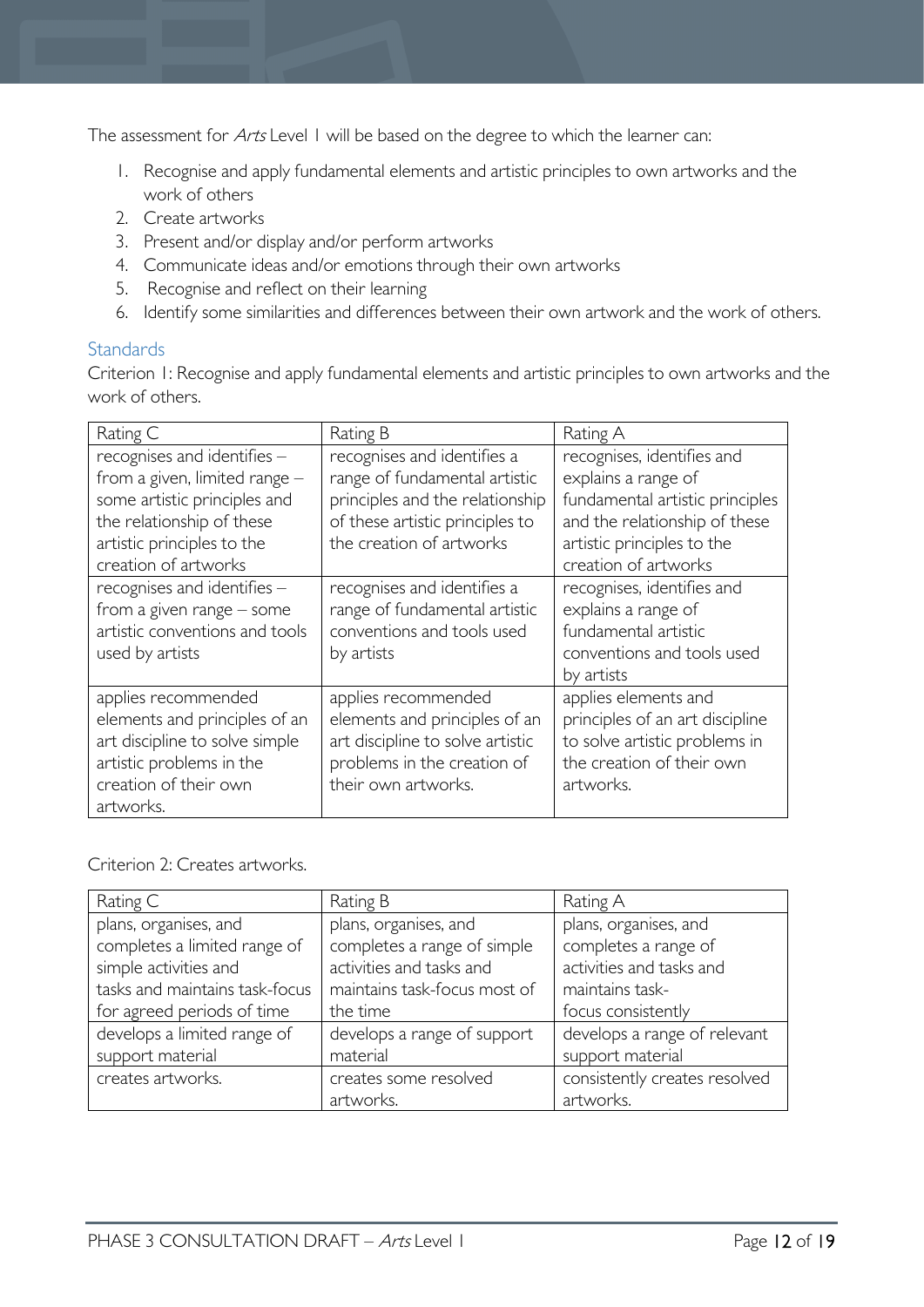Criterion 3: Present and/or display and/or perform artworks.

| Rating C                                                                                                                              | Rating B                                                                                                                                                       | Rating A                                                                                                                                                                                |
|---------------------------------------------------------------------------------------------------------------------------------------|----------------------------------------------------------------------------------------------------------------------------------------------------------------|-----------------------------------------------------------------------------------------------------------------------------------------------------------------------------------------|
| presents and/or displays<br>and/or performs simple<br>artworks that communicate<br>an idea, feeling, observation<br>and/or experience | presents and/or displays<br>and/or performs artworks<br>that communicate an idea,<br>feeling, observation and/or<br>experience to small and<br>familiar groups | presents and/or displays<br>and/or performs artworks<br>that communicate an idea,<br>feeling, observation and/or<br>experience in a range of<br>familiar and unfamiliar<br>environments |
| demonstrate ways to present<br>and/or display and/or<br>perform artworks                                                              | demonstrate appropriate<br>ways to present and/or<br>display and/or perform<br>artworks                                                                        | demonstrate appropriate and<br>effective ways to present<br>and/or display and/or<br>perform artworks                                                                                   |
| suggests simple production<br>tools or display ideas to<br>enhance presentation and/or<br>display and /or performance.                | suggests and uses appropriate<br>production tools or display<br>ideas to enhance<br>presentation and/or display<br>and /or performance.                        | suggests and uses effective<br>production tools or display<br>ideas to enhance<br>presentation and/or display<br>and /or performance.                                                   |

Criterion 4: Communicate ideas and/or emotions through their own artworks.

| Rating C                                                                                                                                                                                          | Rating B                                                                                                                                                                           | Rating A                                                                                                                                                                                                                           |
|---------------------------------------------------------------------------------------------------------------------------------------------------------------------------------------------------|------------------------------------------------------------------------------------------------------------------------------------------------------------------------------------|------------------------------------------------------------------------------------------------------------------------------------------------------------------------------------------------------------------------------------|
| exhibits some aspects of<br>artistic intent in their personal<br>artworks                                                                                                                         | exhibits artistic intent in their<br>personal artworks                                                                                                                             | exhibits resolved artistic<br>intent in their personal<br>artworks                                                                                                                                                                 |
| describes their use of some<br>of the arts elements and<br>principles in the creation of<br>their artwork and some of<br>the ideas and/or emotions<br>they intended to convey in<br>their artwork | clearly describes their use of<br>arts elements and principles<br>in the creation of their<br>artwork and the ideas and/or<br>emotions they intended to<br>convey in their artwork | $clearly$ describes $-$ in verbal<br>and simple written form -<br>their use of arts elements and<br>principles in the creation of<br>their artwork and the ideas<br>and/or emotions they<br>intended to convey in their<br>artwork |
| verbally describes, and applies<br>in practical work, some of the<br>techniques they used in the<br>creation of their artwork.                                                                    | describes, and applies in<br>practical work, a range of<br>techniques they used in the<br>creation of their artwork.                                                               | clearly describes, and applies<br>in practical work, a range of<br>techniques they used in the<br>creation of their artwork.                                                                                                       |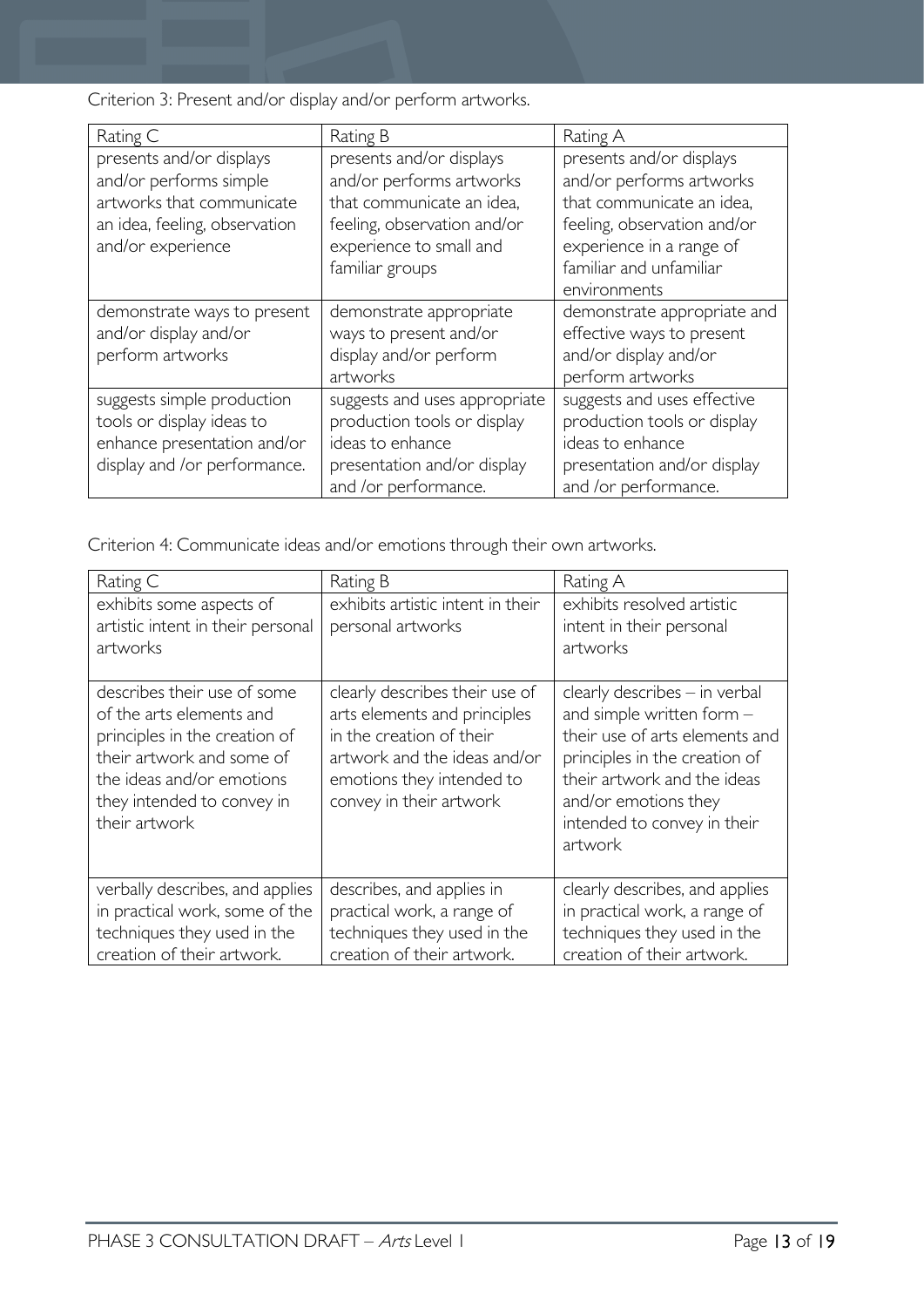Criterion 5: Recognise and reflect on their learning.

| Rating C                                                                                                                            | Rating B                                                                                                                               | Rating A                                                                                                                                                                        |
|-------------------------------------------------------------------------------------------------------------------------------------|----------------------------------------------------------------------------------------------------------------------------------------|---------------------------------------------------------------------------------------------------------------------------------------------------------------------------------|
| describes their own<br>effectiveness in working<br>independently by identifying<br>some enablers and barriers<br>to achieving goals | clearly describes their own<br>effectiveness in working<br>independently by identifying<br>enablers and barriers to<br>achieving goals | clearly describes - in verbal<br>and simple written form -<br>their own effectiveness in<br>working independently by<br>identifying enablers and<br>barriers to achieving goals |
| identifies personal strategies<br>and plans, and revisits some<br>tasks                                                             | assesses personal strategies<br>and plans, and revisits tasks<br>with renewed confidence                                               | assesses, adapts, and modifies<br>personal strategies and plans,<br>and revisits tasks with<br>renewed confidence                                                               |
| identifies strategies that assist<br>in regulating behaviour and<br>achieving personal and<br>learning goals.                       | selects and uses strategies<br>that assist in regulating<br>behaviour and achieving<br>personal and learning goals.                    | selects, uses and analyses<br>strategies that assist in<br>regulating behaviour and<br>achieving personal and<br>learning goals.                                                |

Criterion 6: Identify some similarities and differences between their own artwork and the work of others

| Rating C                                                                                                           | Rating B                                                                                                                                                                         | Rating A                                                                                                                                                                                   |  |
|--------------------------------------------------------------------------------------------------------------------|----------------------------------------------------------------------------------------------------------------------------------------------------------------------------------|--------------------------------------------------------------------------------------------------------------------------------------------------------------------------------------------|--|
| describes some basic<br>similarities and differences<br>between their own artwork<br>and the work of others*       | describes a limited range of<br>similarities and differences<br>between their own artwork<br>and the work of others*                                                             | clearly describes a range of<br>similarities and differences<br>between their own<br>artworks and the work of<br>others*                                                                   |  |
| compares the elements and<br>arts principles used in own<br>artwork and those used by<br>others                    | articulates simple judgements<br>comparing the relative<br>effectiveness of the elements<br>and arts principles used in<br>own artwork and those used<br>by others               | articulates simple, reasoned<br>judgements comparing the<br>relative effectiveness of the<br>elements and arts principles<br>used in own artwork and<br>those used by others               |  |
| compares the technologies,<br>techniques and materials<br>used in used in own artwork<br>and those used by others. | articulates simple judgements<br>comparing the relative<br>effectiveness of the<br>technologies, techniques and<br>materials used in own<br>artwork and those used by<br>others. | articulates simple, reasoned<br>judgements comparing the<br>relative effectiveness of the<br>technologies, techniques and<br>materials used in own<br>artwork and those used by<br>others. |  |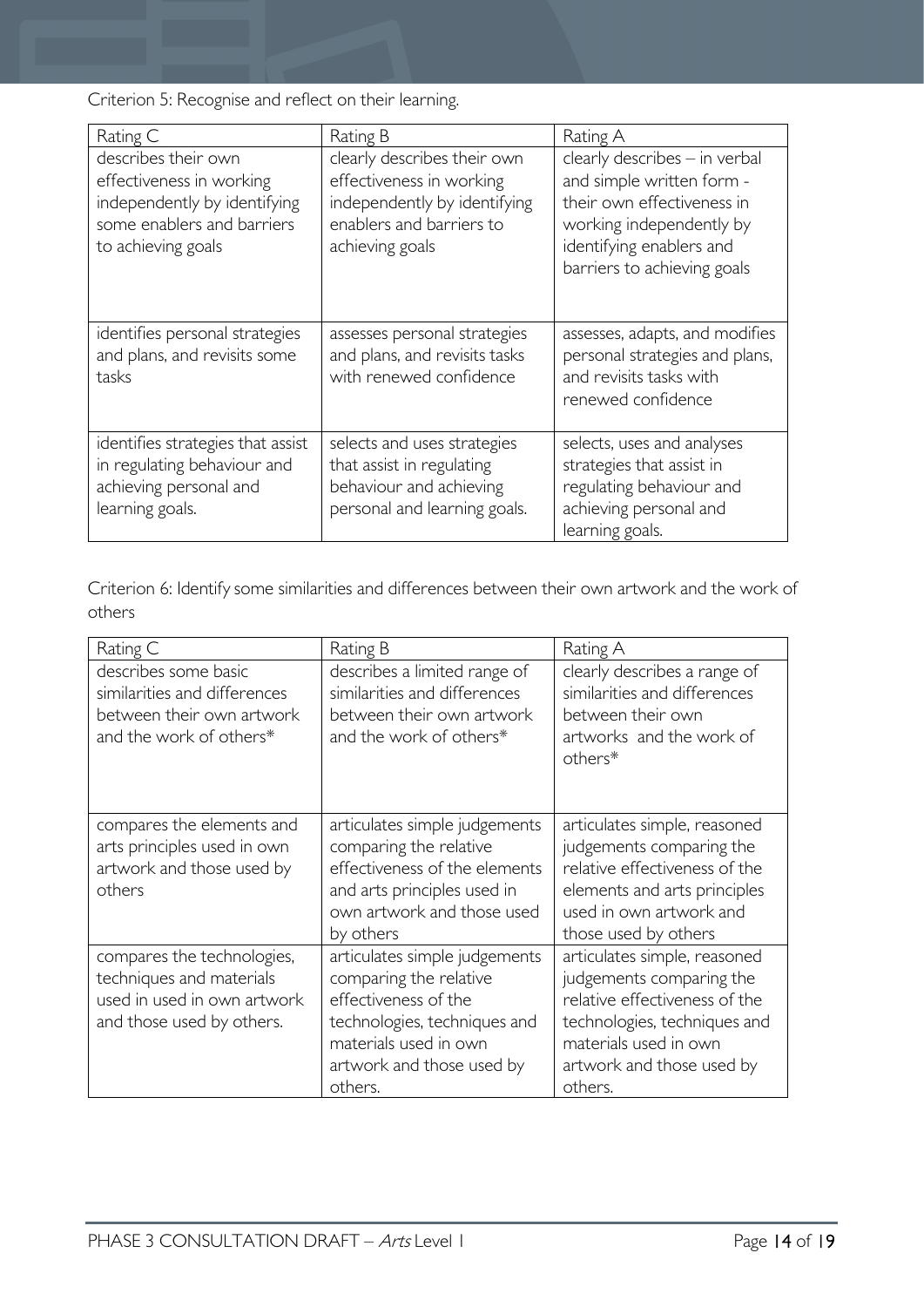Similarities and differences in artworks could include:

- artistic intent
- ideas/emotions communicated
- elements and principles of art discipline
- technologies, techniques, and materials used.

### <span id="page-14-0"></span>Quality Assurance

• This will be determined by TASC at time of accreditation.

### <span id="page-14-1"></span>Qualifications and Award Requirements

The final award will be determined by the Office of Tasmanian Assessment, Standards and Certification from 6 ratings.

The minimum requirements for an award in Arts Level 1 are as follows:

EXCEPTIONAL ACHIEVEMENT (EA) 5 'A' ratings, 1 'B' rating

HIGH ACHIEVEMENT (HA) 3 'A' ratings, 2 'B' ratings, 1 'C' rating

COMMENDABLE ACHIEVEMENT (CA) 3 'B' ratings, 3 'C' ratings

SATISFACTORY ACHIEVEMENT (SA)

5 'C' ratings

PRELIMINARY ACHIEVEMENT (PA) 3 'C' ratings

A learner who otherwise achieves the ratings for an SA (Satisfactory Achievement) award but who fails to show any evidence of achievement in one or more criteria ('z' notation) will be issued with a PA (Preliminary Achievement) award.

### <span id="page-14-2"></span>Course Evaluation

• This will be confirmed by time of accreditation.

## <span id="page-14-3"></span>Course Developer

This course has been developed by the Department of Education's Years 9 to 12 Learning Unit in collaboration with Catholic Education Tasmania and Independent Schools Tasmania.

## <span id="page-14-4"></span>Accreditation and Version History

• Details to be determined by TASC at time of accreditation.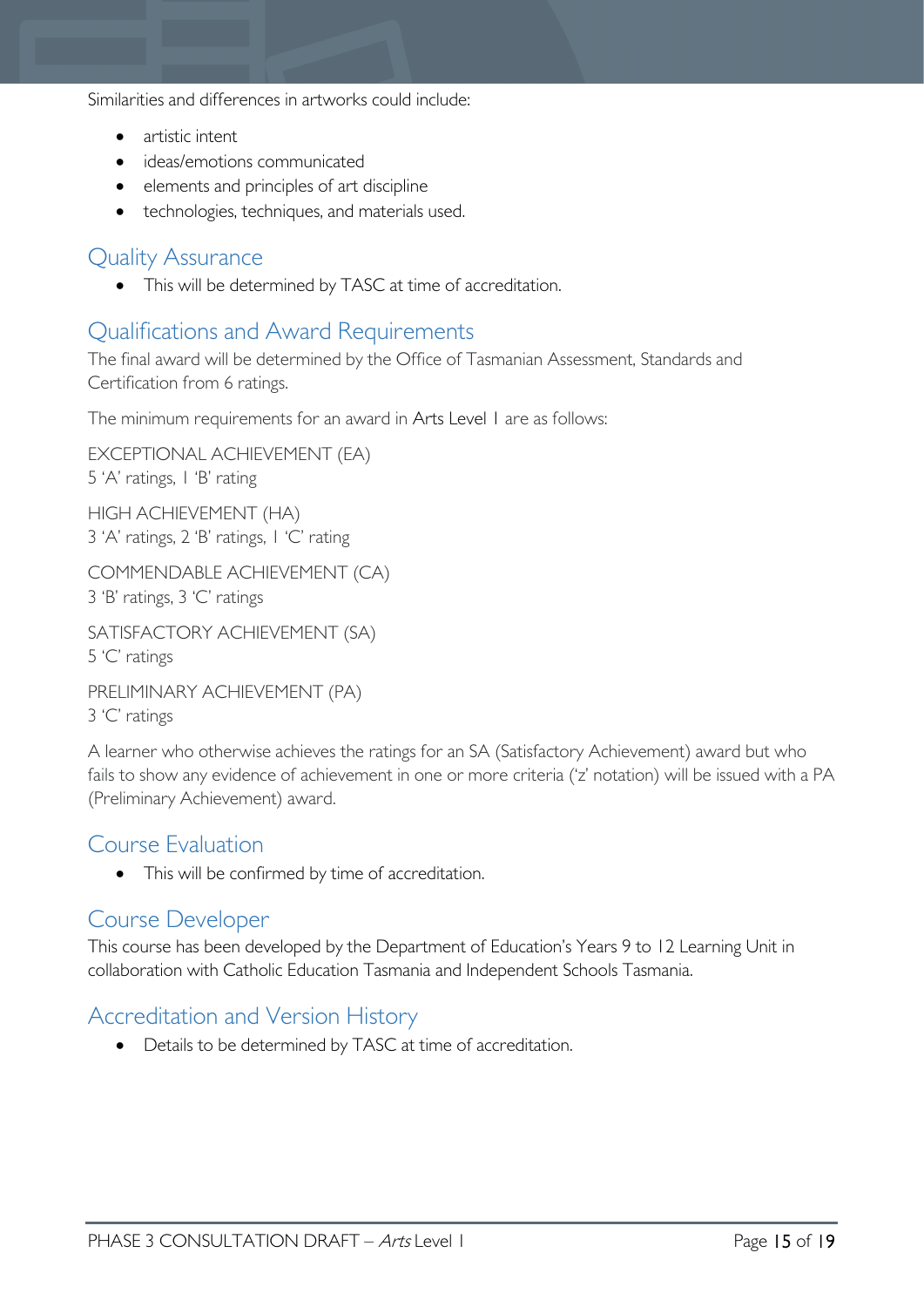# Appendix 1 - Line of Sight



<span id="page-15-0"></span>

|    | Learning Outcomes                                                                                                               | Course Content | Work<br>Requirements      | Criteria       | Standards | General<br>Capabilities (GC) |
|----|---------------------------------------------------------------------------------------------------------------------------------|----------------|---------------------------|----------------|-----------|------------------------------|
|    | Use fundamental elements and artistic principles to develop and<br>create their own artworks and respond to the work of others. | Module 1, 2, 3 | Module 1, 2, 3            | $\subset$      | E1, 2, 3  | GC:<br>C:                    |
|    | Create artworks to express an intention.                                                                                        | Module 1, 2, 3 | Module 1, 2, 3            | C <sub>2</sub> | E1, 2, 3  | GC:<br>C:                    |
| 3. | Engage with a familiar audience by presenting and/or displaying<br>and/or performing artworks.                                  | Module 1, 2, 3 | Module 1, 2, 3 $\mid$ C 3 |                | E1, 2, 3  | GC:<br>C:                    |
| 4. | Express their unique perspective by communicating ideas and/or<br>emotions through their own artworks.                          | Module         | Module                    | C <sub>4</sub> | E1, 2, 3  | GC:<br>C:                    |
| 5. | Develop social and emotional capabilities through their art making.                                                             | Module 2       | Module 2                  | C <sub>5</sub> | E1, 2, 3  | GC:<br><u>ଙ୍</u>             |
| 6. | Categorise their own artwork and the work of others.                                                                            | Module 3       | Module 3                  | C <sub>6</sub> | E1, 2, 3  | GC:<br>G:                    |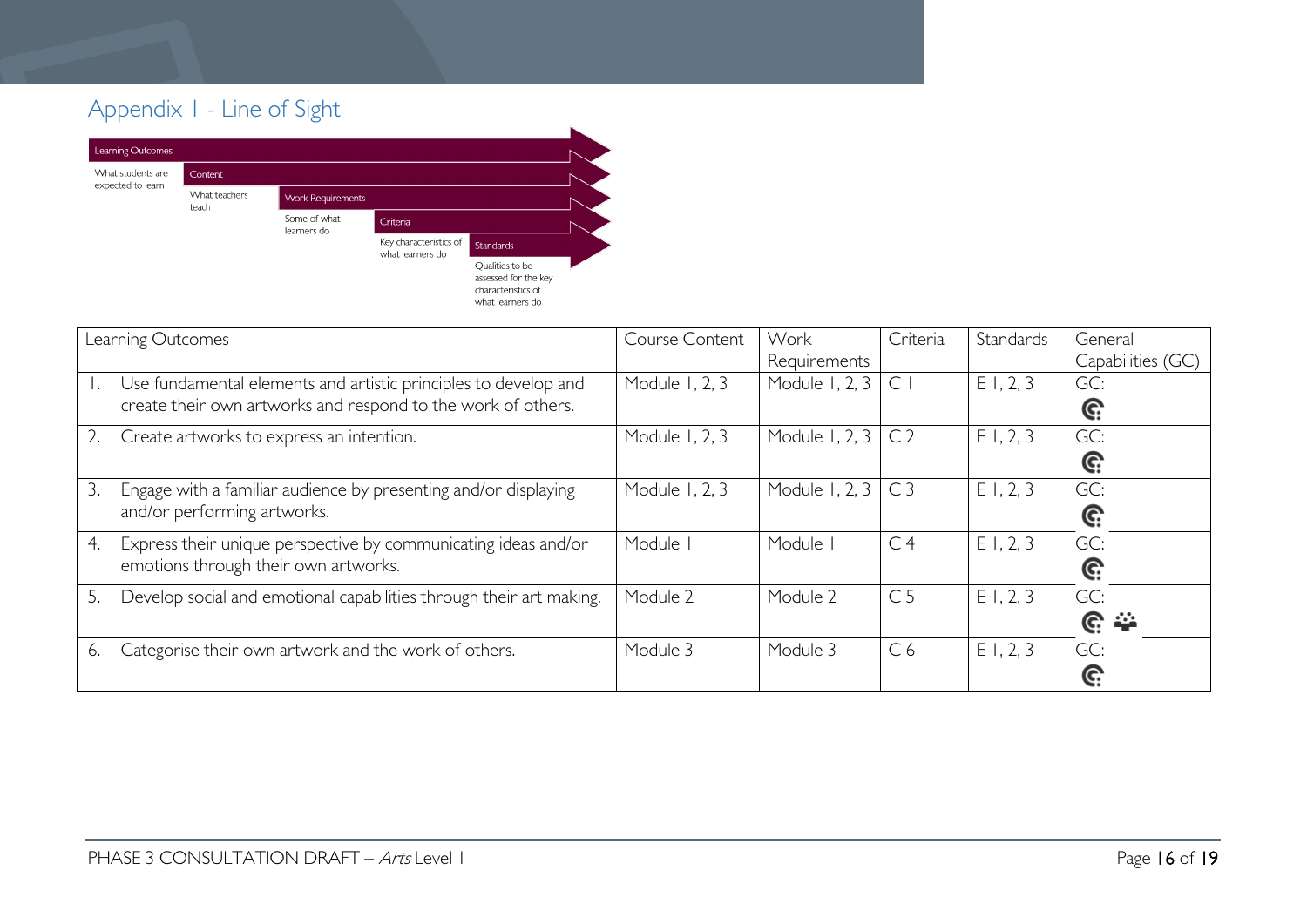# <span id="page-16-0"></span>Appendix 2 - Alignment to Curriculum Frameworks

There are no statements of national standards or frameworks relevant to this course.

# <span id="page-16-1"></span>Appendix 3 - Work Requirements

<span id="page-16-2"></span>Module 1 Work Requirements Specifications

Focus Area: Discipline-based Study

Title of Work Requirement One (1) x Diary Resource File

Mode /Format: Folio

#### Learning Outcomes: 1, 2, 3 and 4

Description: Compilation of practical experimentation (resource file including such material, but not limited to drafts, trialling of techniques, incomplete and complete artworks, multi-modal reflections) Size: 20 hours on task

#### Relevant Criterion/criteria:

- Criterion 1: (all standard elements)
- Criterion 2: (all standard elements)
- Criterion 3: (all standard elements)
- Criterion 4: (all standard elements)

#### <span id="page-16-3"></span>Module 2 Work Requirements Specifications

Focus Area: Discipline-based Study Title of Work Requirement One (1) x Diary Resource File Mode /Format: Folio Learning Outcomes: 1, 2, 3 and 4

Description: Compilation of practical experimentation (resource file including such material, but not limited to drafts, trialling of techniques, incomplete and complete artworks, multi-modal reflections) Size: 10 hours on task

#### Relevant Criterion/criteria:

- Criterion I: (all standard elements)
- Criterion 2: (all standard elements)
- Criterion 3: (all standard elements)

Focus Area: Discipline-based Study

Title of Work Requirement: Two (2) X completed artworks

Mode /Format: Product

Learning Outcomes: 1, 2, 3.

Description: Learners An artwork based on a stimulus, idea or activity that has been rehearsed, refined, developed, or trialled in an iterative cycle

**Size:** Two  $(2) \times 10$  hours on task

#### Relevant Criterion/criteria:

- Criterion 1: (all standard elements)
- Criterion 2: (all standard elements)
- Criterion 3: (all standard elements)

#### Focus Area: Discipline-based Study

Title of Work Requirement: one (1) X short reflective response Mode /Format: Short response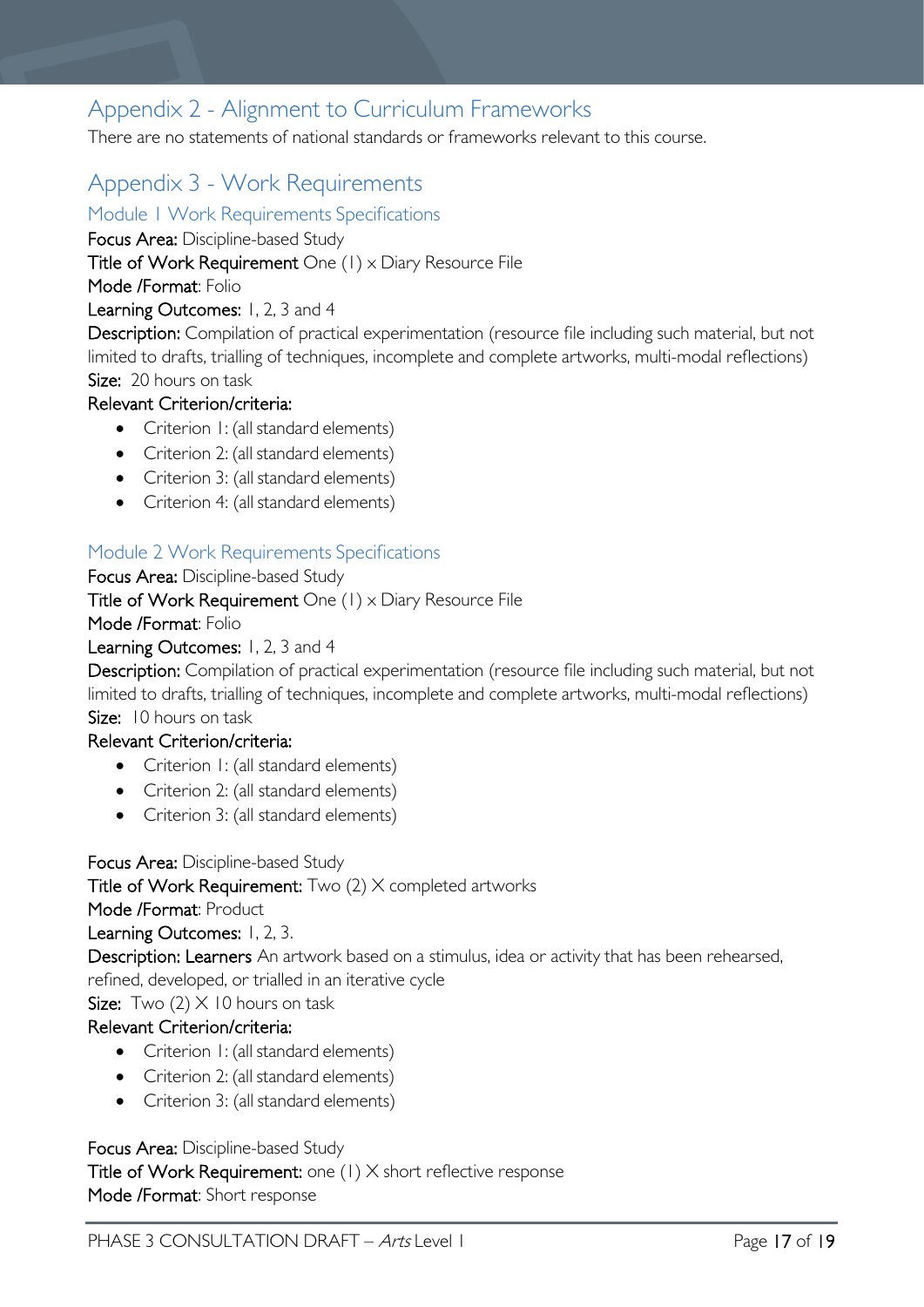#### Learning Outcomes: 5

Description: A short verbal or written response of recognition and reflection on their own learning. Size: 500 words or two minutes multi-modal or 5 hours on task

#### Relevant Criterion/criteria:

• Criterion 5: all standard elements)

#### <span id="page-17-0"></span>Module 3 Work Requirements Specifications

Focus Area: Discipline-based Study

Title of Work Requirement One (1) x Diary Resource File

Mode /Format: Folio

Learning Outcomes: 1, 2, and 3

Description: Compilation of practical experimentation (resource file including such material, but not limited to drafts, trialling of techniques, incomplete and complete artworks, multi-modal reflections) Size: 10 hours on task

#### Relevant Criterion/criteria:

- Criterion I: (all standard elements)
- Criterion 2: (all standard elements)
- Criterion 3: (all standard elements)

#### Focus Area: Discipline-based Study

Title of Work Requirement: Two (2) X completed artworks

Mode /Format: Product

Learning Outcomes: 1. 2, 3

Description: Learners An artwork based on a stimulus, idea or activity that has been rehearsed,

refined, developed, or trialled in an iterative cycle

Size: Two  $(2)$  X 10 hours on task

#### Relevant Criterion/criteria:

- Criterion 1: (all standard elements)
- Criterion 2: (all standard elements)
- Criterion 3: (all standard elements)

Focus Area: Discipline-based Study

Title of Work Requirement: one (1) X short response

Mode /Format: Short response

#### Learning Outcomes: 6

Description: A short verbal or written response of identification of the similarities and differences between own artwork and the artwork of others

Size: 500 words or two minutes multi-modal or 5 hours on task

Timing: 5 hours on task

#### Relevant Criterion/criteria:

• Criterion 6: (all standard elements)